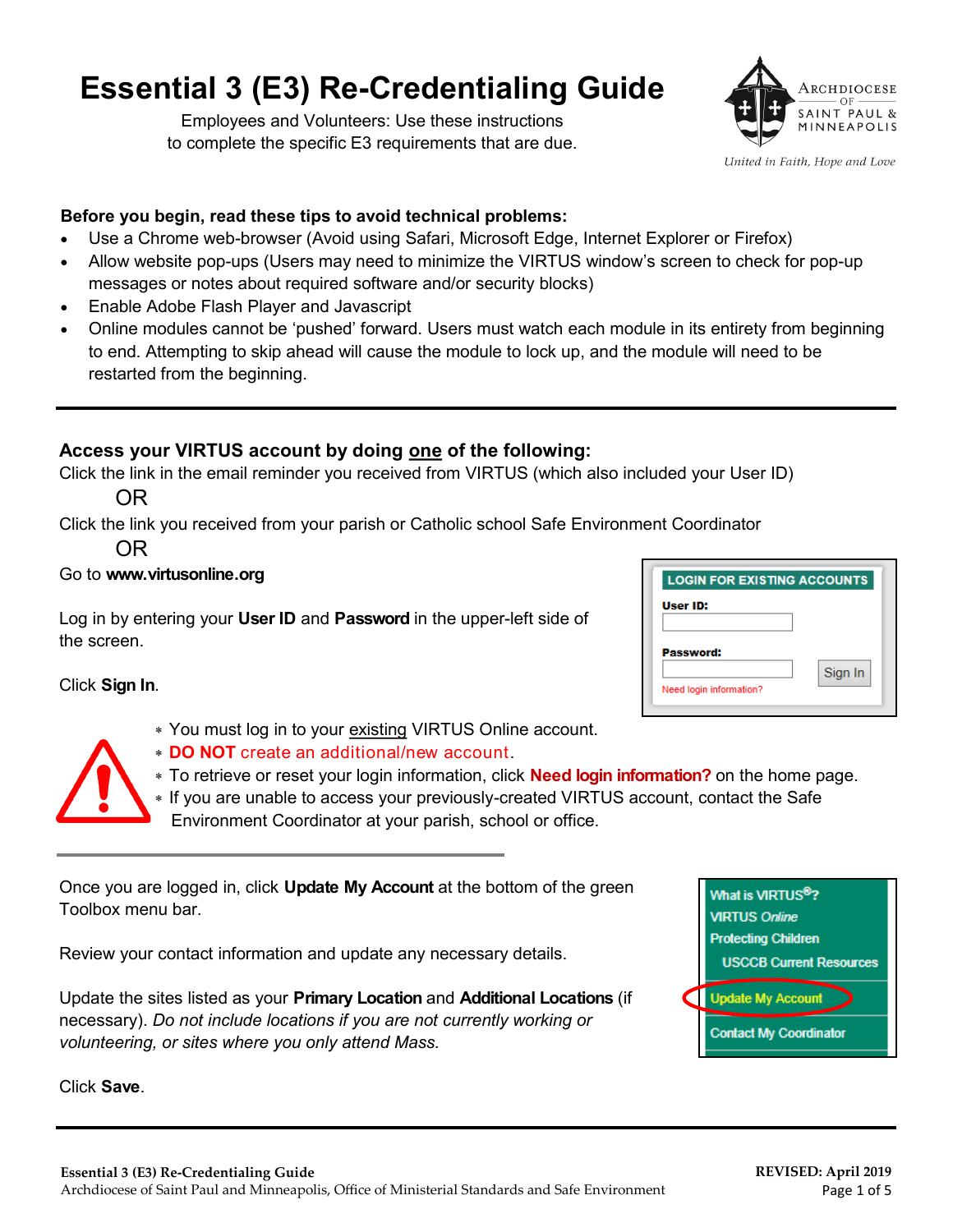## **You may have more than one assignment in your Toolbox. Follow all instructions in this guide to ensure you complete all assignments:**

- Background Re-Check Page 2
- Code of Conduct Page 4
- Online Training Modules Page 5
- Review Your Toolbox Page 5

#### **BACKGROUND RE-CHECK Toolbox** My Diocese Toolbox If you are due for a background re-check, the task will be highlighted in yellow on the **Toolbox** menu bar. **Background Check Re-credentialing Guide** Click **Background Check** on the Toolbox menu bar. **Training** On the **Missing User Data** screen, confirm or update your **Primary Location** and **address** information. (*Your background check will only go to your Primary Location)*

Click **Continue** to proceed.

Enter your **Date of Birth** (DD/MM/YYYY) *Ensure you enter the correct YEAR of your birth, or your background check will not process.*

Click **Continue** to proceed.

### **HAVE YOU EVER HAD A BACKGROUND CHECK CONDUCTED BY THE ARCHDIOCESE OF ST. PAUL & MINNEAPOLIS, OR A CATHOLIC SCHOOL OR PARISH WITHIN THE ARCHDIOCESE?**

Answer **YES** or **NO** to the question on the screen.

If you answer **YES** to the question, indicate the location where you had a background check (by selecting that location from the dropdown list provided).

Click **Continue** to proceed.

On the next screen, select your answers to the questions on the screen.

#### **NOTE:**

- The term **Church Personnel** includes all **Employees** of parishes, schools, and archdiocesan offices. If you are an employee, select "Church Personnel" if the choice for "Employee" is not listed.
- **Volunteer Leadership** refers only to the roles of Trustee, Parish Council, Finance Council, School Board Member.
- If you answer **YES** to the question "*Have you been told that you will drive on behalf of the parish/Catholic school or that you will drive others as a part of your responsibilities?*", you are approving a motor vehicle records background check.
- If you answer **YES** to the question "*Will you be responsible for handling \$250 or more as part of your position responsibilities*?", you are approving a Credit Check.

Click **Continue** to proceed.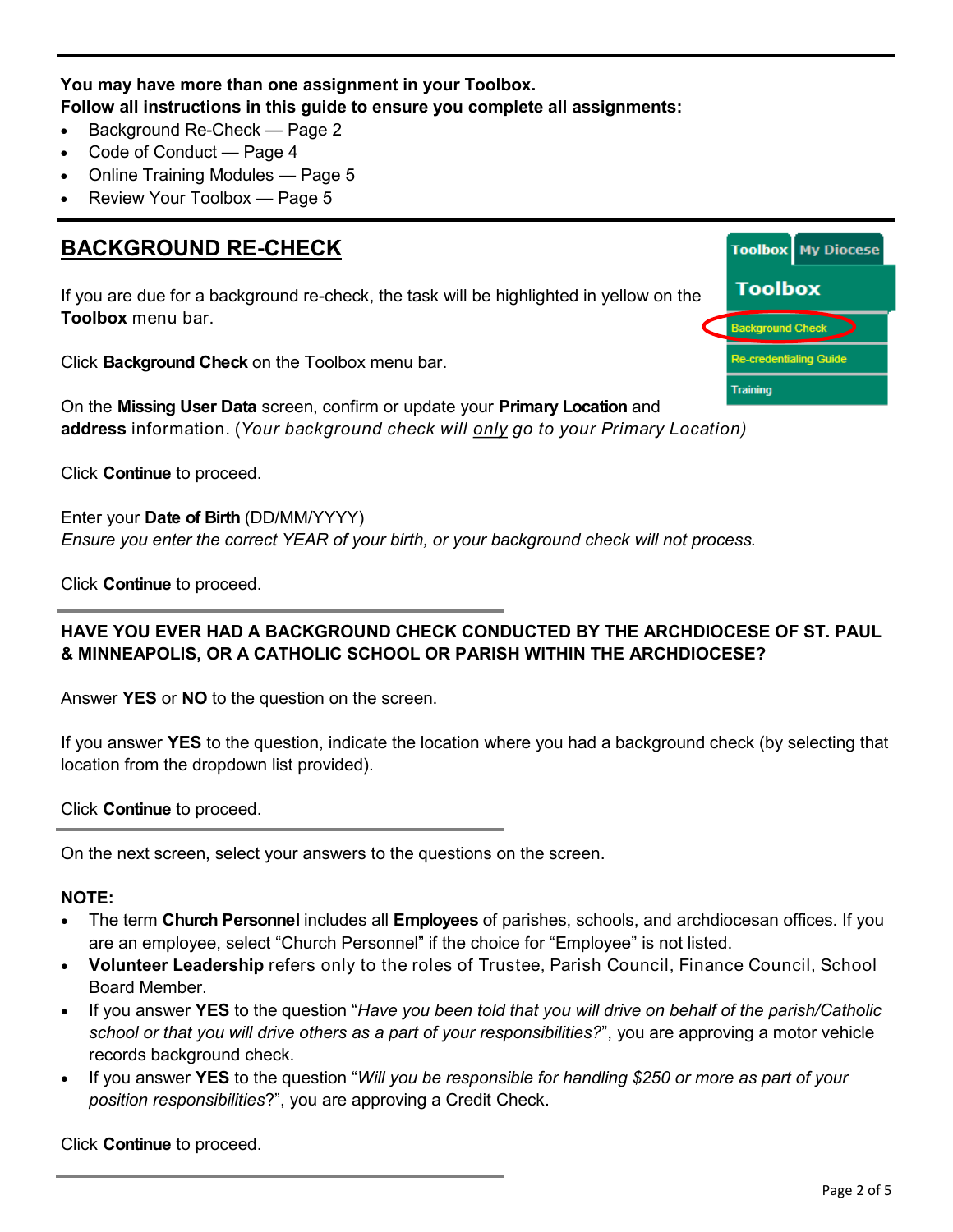#### **DRIVERS LICENSE INFORMATION**

If you said **YES** to the previous question about driving others as part of your position responsibilities, enter your driver's license information, as requested on the screen.

Click **Continue** to proceed.

On the next screen, read the **Summary of Rights Under the Fair Credit Reporting Act Consent** form.

To proceed, click **Continue** to acknowledge the following statement: **I have downloaded and read the Summary of Rights Under the Fair Credit Reporting Act**

On the next screen, read the **Consumer Report Disclosure** document.

Answer **YES** or **NO** to the following questions:

- Are you applying for employment in California, Minnesota, or Oklahoma?
- If so, would you like a copy of any Consumer Report prepared on you?

Enter your **Full Name** (first, middle and last) in the box provided on the screen. (i.e. John David Smith) Enter Today's **Date** (i.e. mm/dd/yyyy)

To proceed, click on the box containing the following statement: **By typing my name and today's date, I state that I have read the Consumer Report Disclosure**

#### **MISCONDUCT QUESTIONS**

Answer **YES** or **NO** to the questions on the screen.

Click **Continue** to proceed.

Click on the designated link: **Begin McDowell Agency Background Check**.

This link will direct you to McDowell Agency's secure website automatically. The page may take a moment to load.

To proceed with your background check, enter your **Social Security Number** into the designated field. You must enter your SSN correctly or your background check will not be processed. The proper format is **# # # - # # - # # # #**

| THE MCDOWELL AGENCY, INC<br>background screening                        |        |  |
|-------------------------------------------------------------------------|--------|--|
| The following information will be used only by the Background Screener. |        |  |
| Please enter the following information:                                 |        |  |
| Social Security Number                                                  |        |  |
|                                                                         | Submit |  |

Click **Submit** to proceed.

You will be returned to the **Toolbox** of your VIRTUS account. You may have another assignment to complete.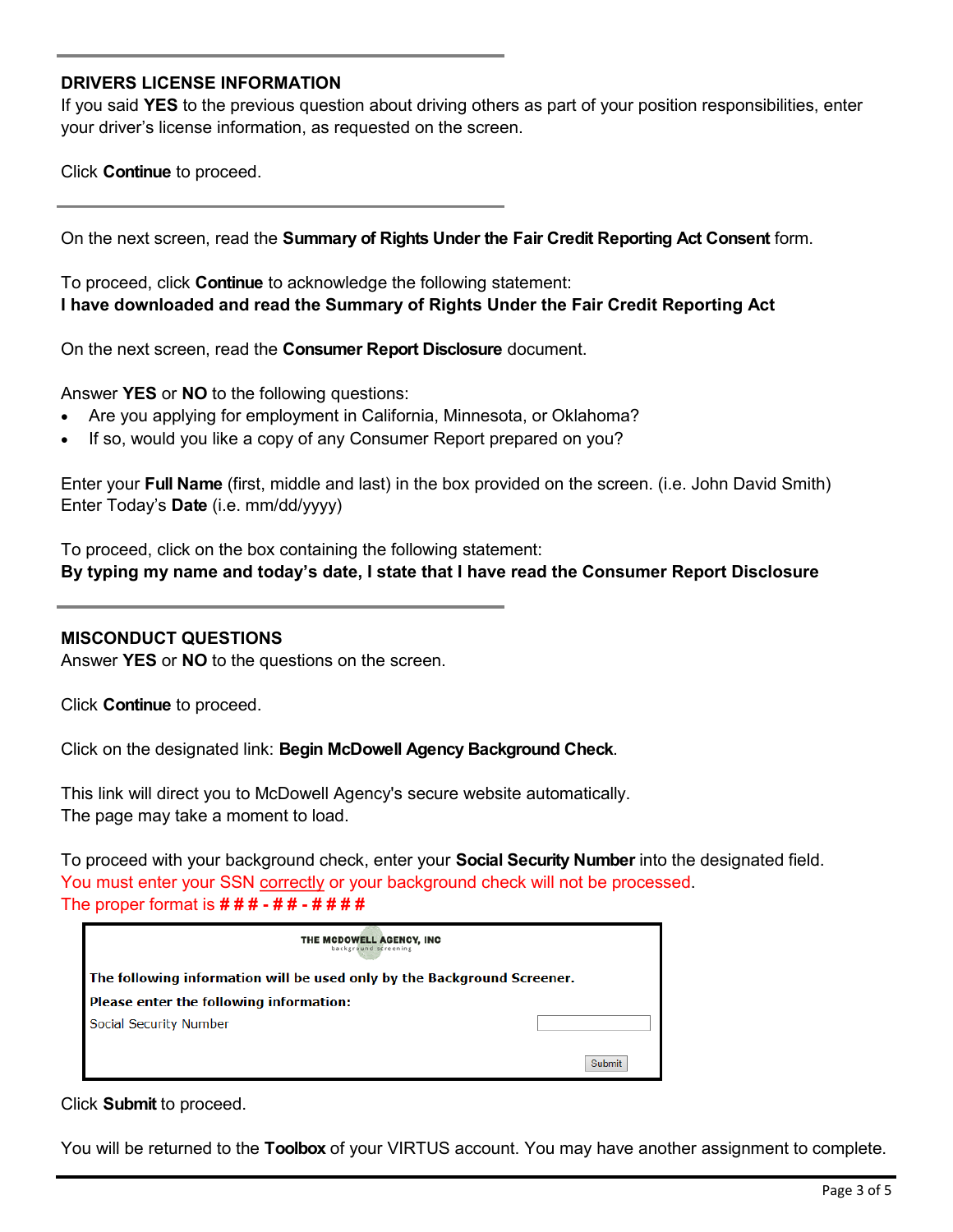# **CODE OF CONDUCT**

If you are due to sign the Code of Conduct, the task will be highlighted in yellow on the **Toolbox** menu bar.

Click **Code of Conduct** on the Toolbox menu bar.

Select your role (**Clergy**, **Church Personnel**, or **Volunteer**). **NOTE:** The term **Church Personnel** includes all **Employees** of parishes, Catholic schools, and archdiocesan offices. If you are an employee, select **Church Personnel**.

Click **Continue** to proceed.

**Watch** the 22-minute video on **Code of Conduct Training**.

*NOTE: Attempting to fast-forward or skip ahead may result in the video player freezing, and the video will have to be re-started from the beginning. Watching the video is optional. To bypass the video, click* **Continue**.

After the video, the appropriate *Code of Conduct* for your role will be available online.

**Read** the *Code of Conduct*.

Click **Continue** to proceed.

**Answer** the 6 comprehension questions that pertain to the *Code of Conduct*.

Click **Continue** to proceed.

Enter your full name and today's date to **Sign** and **Date** the *Acknowledgement of the Code of Conduct*.

**Click** the box to *Acknowledge Code of Conduct*.

You will be returned to the **Toolbox** of your VIRTUS account. You may have another assignment to complete.

|                        | <b>Toolbox</b> My Diocese |  |
|------------------------|---------------------------|--|
| <b>Toolbox</b>         |                           |  |
| <b>Code of Conduct</b> |                           |  |